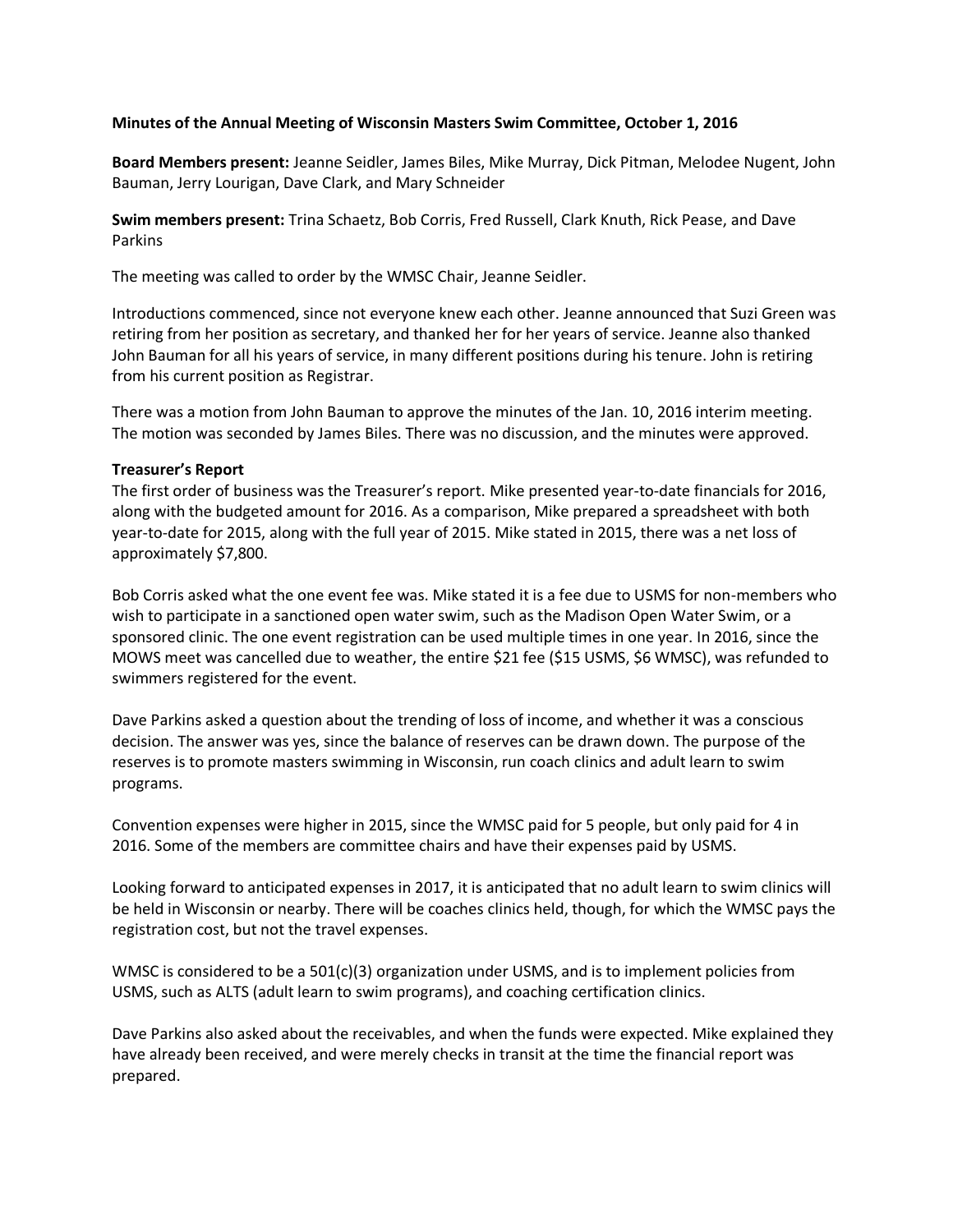## **Chair, Top 10, Webmaster Report**

Jeanne reported that several members of WMSC were award recipients at the USMS convention. James Biles was awarded the Dorothy Donnelly award for contributions to not only WMSC as the Long Distance Chair, but also for his coordination of Wisconsin entries for ePostal swims, ePostal relays, and contributions to the newsletter. Fred Russell was awarded the Kerry O'Brien coaching award for his years of service as the Coaches Chair for WMSC for a number of years, and also for his organization and coaching of the WMAC team attending short course nationals for the last 12 years. Dave Clark commented there were 8 Kerry O'Brien award recipients from all over the country, which were selected from 15 nominations. Kerry O'Brien selected 4 winners, and the coaches committee selected 4 winners.

For top 10 listings, Jeanne indicated she uploads meet files for each meet, which is needed for the USMS Top 10 lists. This is for SCY, SCM, and LCM.

As webmaster, Club Assistant is used for meet entries, and has been working well. Mail Chimp has been used recently to deliver emailed announcements. There is also a Facebook page for Wisconsin Masters Swimming.

# **Fitness Report**

Melodee will again be running the Water Warriors contest, which will run from Nov 1, 2016, through Dec 31, 2016. In 2015 there were 37 participants. There is a budget of \$600 for awards. Winners will be announced in January.

# **Sanctions Report**

Jeanne announced there were 6 SCY meets, 1 LCM meet, 1 SCM meet, 1 fitness event, and 1 recognized meet sanctioned in 2016. The proposed meet schedule was presented. There will be a meet in February in Madison, but the date and the venue have not been confirmed yet. Jerry Lourigan stated he will run the Baraboo meet again. The \$100 sanction fee was forwarded to USMS, even though the event was cancelled.

Jeanne thanked Dave Clark for running the Senior Olympic meet at Shorewood. There were 42 USMS registered swimmers, and 43 non-USMS swimmers participating in the meet.

# **Coaches Report**

Dave Clark reported that the coaches' committee at the USMS convention is currently working on refining the requirements for a level 4 coach. One of the requirements is to submit a portfolio, and to have a lifeguard certification. There are plans to add a level 5 certification also. In the next year or 2, there will not be any nearby certification clinics for coaches. There was an ALTS (learn to swim) class in Milwaukee that had 14 participants, 6 from WI, and 8 from elsewhere. ALTS does not plan to hold another clinic in the area for another 2 years.

Dave stated he is currently working with 3 workout groups to see if he can get them to join USMS. One of the groups swimming with the MPS recreation program has 80 swimmers.

Trina Schaetz asked if it were possible to use Mail Chimp to send pertinent information to groups of people, such as coaches. Jeanne said yes, it can be done, just be defining who is in the group. Dave stated he already has an email list for coaches, and does send information their way.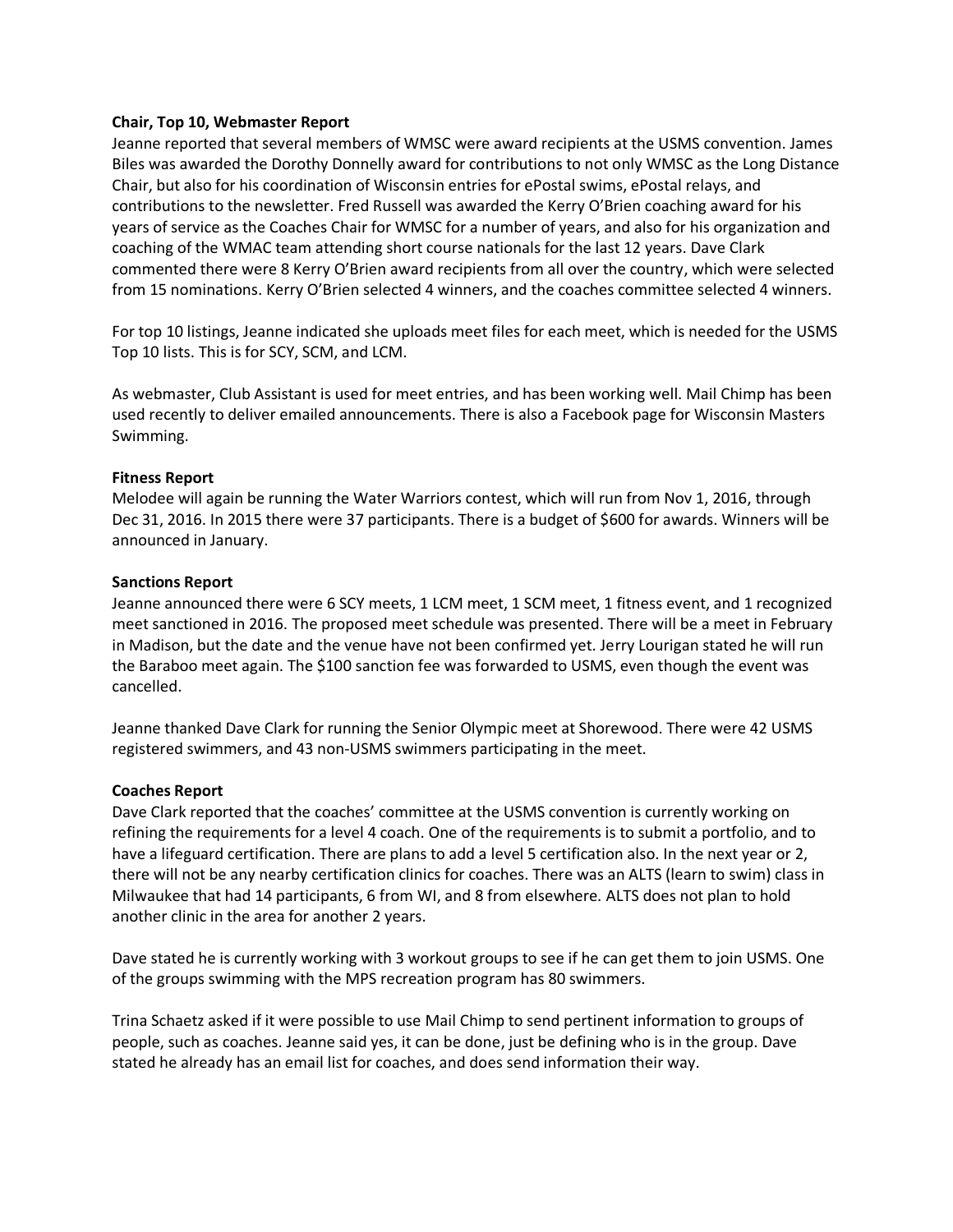## **Newsletter Report**

Mary Schneider reported that the newsletter has been going out on time during the last year. She also stated there has not been as much contribution with articles from people as in the previous year.

# **Officials Report**

Sue Wagner was not in attendance, but will continue as the Officials Chair. Certification to be a USMS official is the same as for USA Swimming, with the exception of not having to shadow another official. If an official is not USA Swimming certified, that official can be a stroke and turn judge, and a starter, but cannot be a referee.

# **Long Distance and Open Water Report**

WMSC swimmer Meagan LaPoint won her first National Championship in the 2015 6000 yards ePostal. Congratulations to her for this achievement. James stated this was a very bad year for open water swimming, with several events being cancelled either due to water temperature or unsafe weather conditions. USMS will be implementing new rules for open water swimming effective 1/1/2017. For events 5K or below, a water temperature over 88+ degrees will result in the event being cancelled. For events over 5K, the water temperature must be below 85+ degrees. Another rule change will be the age group determination, which will now mirror the long course meter rules, where the age is determined as of 12/31 of any given year. The same rule will also apply to ePostals and long distance events. The 1 hour ePostal event will be held in January and February. Other ePostal National Championships in 2017 include the 5K and 10K ePostals in the summer and the 3000 yd and 6000yd ePostals in fall. Open Water National Championships include the Marathon Distance swim (7 miles) around Lido Key (Sarasota) on April 22, the Ultra-Marathon Distance (9.2 miles) and Middle Distance (2.4 miles) swims on June 3rd and 4th in Chattanooga, TN, as well as three events on the west coast: the 2 Mile Cable in Oregon (Foster Lake, 6/24), the Long Distance (10k) in Oregon (Elk Lake, 7/30) and the 1 mile Sprint Distance in Washington (Angle Lake, 9/23). Not related to Long distance swimming but affecting the competitive swimmers in WMSC, no bid was awarded for a 2018 USMS LCM national meet due to Pan Ams being held in Orlando, FL in late July - early August, 2018.

# **Registrar Report**

There are 576 Wisconsin Masters swimmers registered with USMS. USMS started a program for those swimmers who register in Sept through Oct in 2016, which offers a discounted fee to register for 2016 and 2017. In 2017, the discounted fee will be available for swimmers registering in Aug through Dec, of 2017, to cover 2017 and 2018. There were 10 Wisconsin swimmers who took advantage of this in September.

### **Safety Report**

Jerry Lourigan pointed out that there have been swimmers diving into the water during warmups, instead of the feet first entry. There was discussion as to what could be done about this. It was agreed that meet directors should place a laminated card stating Feet First Entry, No Diving on the each block at the end of the lane. USMS should also be coming out with a safety video at the time of registration. Jerry will include a reminder about safety in the newsletter.

### **Secretary Report**

No report.

### **Records Report**

John stated he receives the meet results and updates the state records as needed.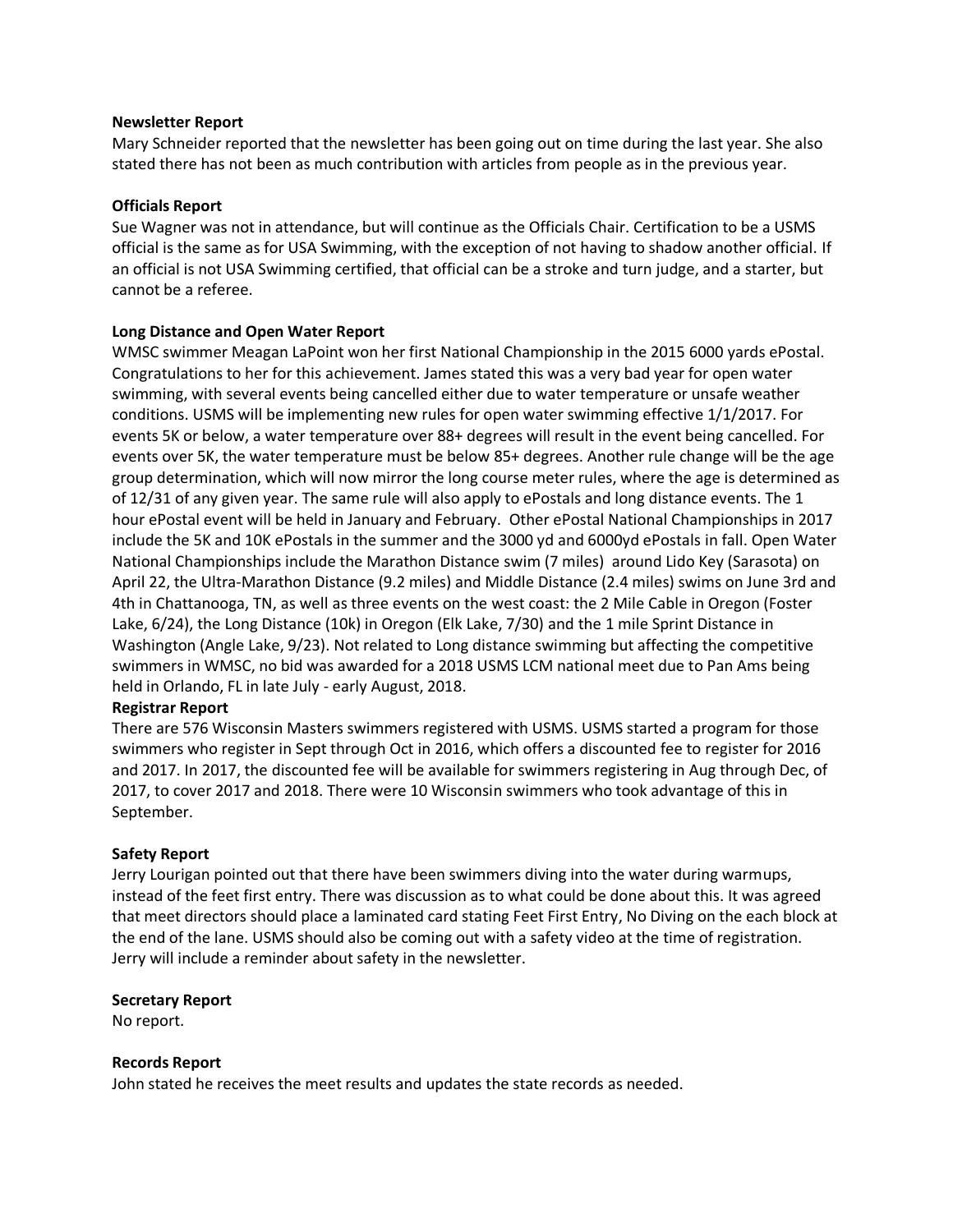# **Meet Directors Report**

No report.

# **Convention Delegates Report**

Dave summed up what was stressed at the convention, stating that each person is an ambassador for the sport of swimming.

Jeanne stated that USMS is creating new strategies, since there is now a new Executive Director. She also stated that there are currently 63,000 registered swimmers in USMS. There are also college club initiatives, new marketing strategies, brand initiatives.

# **Old Business**

- 1. On-line entries have been going well using Club Assistant. It's possible for clubs to work with Club Assistant to directly receive their portion of the fees.
- 2. There is a project to collect swimmer stories, especially legacy swimmers for USMS history, along with a WMSC Hall of Fame proposal.
- 3. Jeanne also thanked board members for attending our local meets.
- 4. Nominations were made for the Dorothy Donnelly and Kerry O'Brien awards, which will be awarded at the USMS Convention.
- 5. There is a request for meet directors to send an article to the newsletter editor within 5 days of the meet.
- 6. Mail-Chimp is a free email service being used to send notices and a link to members. Jeanne is looking into obtaining utilization statistics.

# **New Business**

Fred Russell gave a report on Greensboro's SCY national meet. It was a well-run meet with about 1800 swimmers. WMAC, as a regional team had about 34 swimmers, and finished  $3^{rd}$ . There were 6 newbies, several swimmers who live out-of-state who swim for WMAC, and 11 Elmbrook swimmers. The number of Elmbrook swimmers is not the majority of those going to the national meet, contrary to some opinions. We had 6 national championships, Lori Alioto, Andrew Babcock, Bob Corris, Nancy Kranpitz, Sarah Perez, and Trina Schaetz. Dean Fochios also set a number of new state freestyle records. Fred also recognized John Bauman and Dave Clark for their help at national meets, and stated he could not handle watching swimmers if John and Dave had not helped with organizing. The day for a coach for WMAC is on deck for 10 hour a day for 4 days straight. In 2017, about 40-45 swimmers are anticipated to swim in Riverside, CA. One other job has been to set up relays, and having to substitute swimmers and reorganize relays when swimmers do not show up.

The annual meeting for 2017 will be held on Sept 23, which follows the USMS convention. The deadline for declaring as a delegate will be June 1, 2017.

Registration for 2017 will give 2 options. New swimmers can either register in Aug for the remainder of 2016 and all of 2017, or wait until Nov 1 to register for 2017. Snail mail can also be used to register. The LMSC fee portion of registration is \$13.

The 2016-2017 short course meet schedule was presented. The Whitefish Bay meet will be held Sunday, Mar 5. Sr. Olympics will be Sunday, Sept 10, to broaden the choice of officials from which to choose. The Badger State games will be a recognized meet held in Wausau in the summer. Illinois will again hold its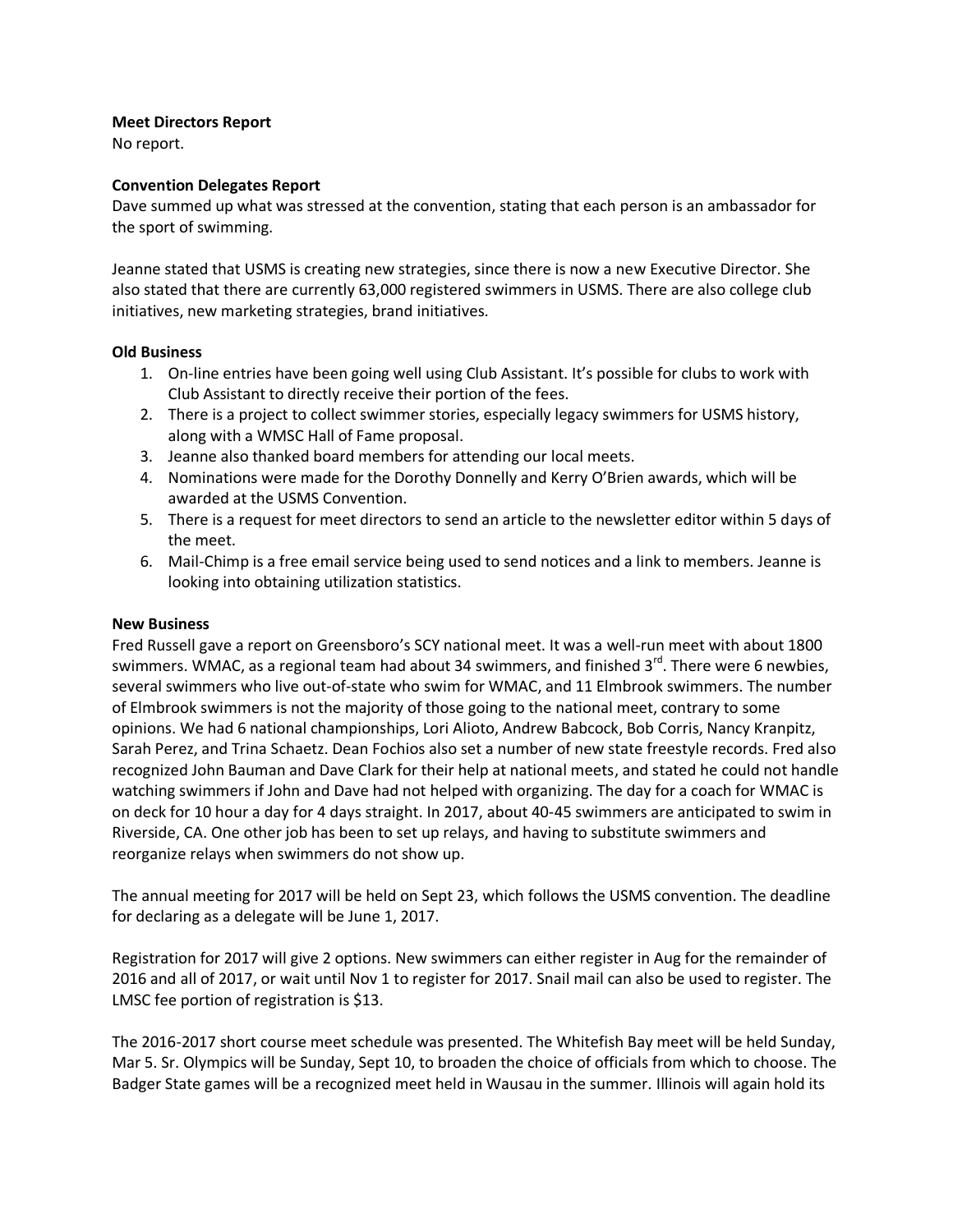state meet in Pleasant Prairie. Dave Clark motioned to accept the meet schedule. James Biles seconded it, and it was approved by the body.

James Biles motioned, and Dave Clark seconded to add coach clinics and officials certification to the policy for reimbursement. The LMSC will now reimburse fees for ALTS, coach clinics, coach certification, and officials' certification. The motion was accepted by the body.

Mike Murray motioned, "If there is no prior authorization to attend a clinic, then reimbursement will be reduced to no more than 50% of the fees charged for said clinic." James Biles seconded the motion, and the body accepted the motion.

Mike Murray motioned and James Biles seconded that "candidates for reimbursement must be members of the Wisconsin LMSC."

James Biles motioned and Dave Clark seconded to table the proposal to reimburse clinic director's fees. The body voted to table the proposal.

Dave Clark motioned and James Biles seconded to move to the topic of elections. The body approved the motion.

John Bauman moved and Bob Corris seconded the motion to nominate Trina Schaetz as the Registrar.

Dave Clark moved and James Biles seconded to accept by acclimation all nominations for board positions, with the exception of the Registrar. Motion passed. The following members were elected to the Board:

- 1. Chair: James Biles
- 2. Vice Chair: Jeanne Seidler
- 3. Past Chair: Dick Pitman
- 4. Secretary: Mary Schneider
- 5. Treasurer: Mike Murray
- 6. Officials: Susan Wagner
- 7. Coaches: Dave Clark
- 8. Newsletter: Mary Schneider
- 9. Top Ten: Jeanne Seidler
- 10. Records: Jeanne Seidler
- 11. Sanctions: Jeanne Seidler
- 12. Web and Facebook: Mindy Seidler
- 13. Open Water and Long Distance: James Biles
- 14. Fitness: Melodee Nugent
- 15. Safety: Jerry Lourigan
- 16. Auditor: Elyce Dilworth

There was a ballot vote for Registrar after both candidates (Jeanne Seidler and Trina Schaetz) presented why they should be elected the Registrar. The ballots were counted, and Trina Schaetz was declared the winner. James Biles moved and Dave Clark seconded to destroy the ballots. Motion passed.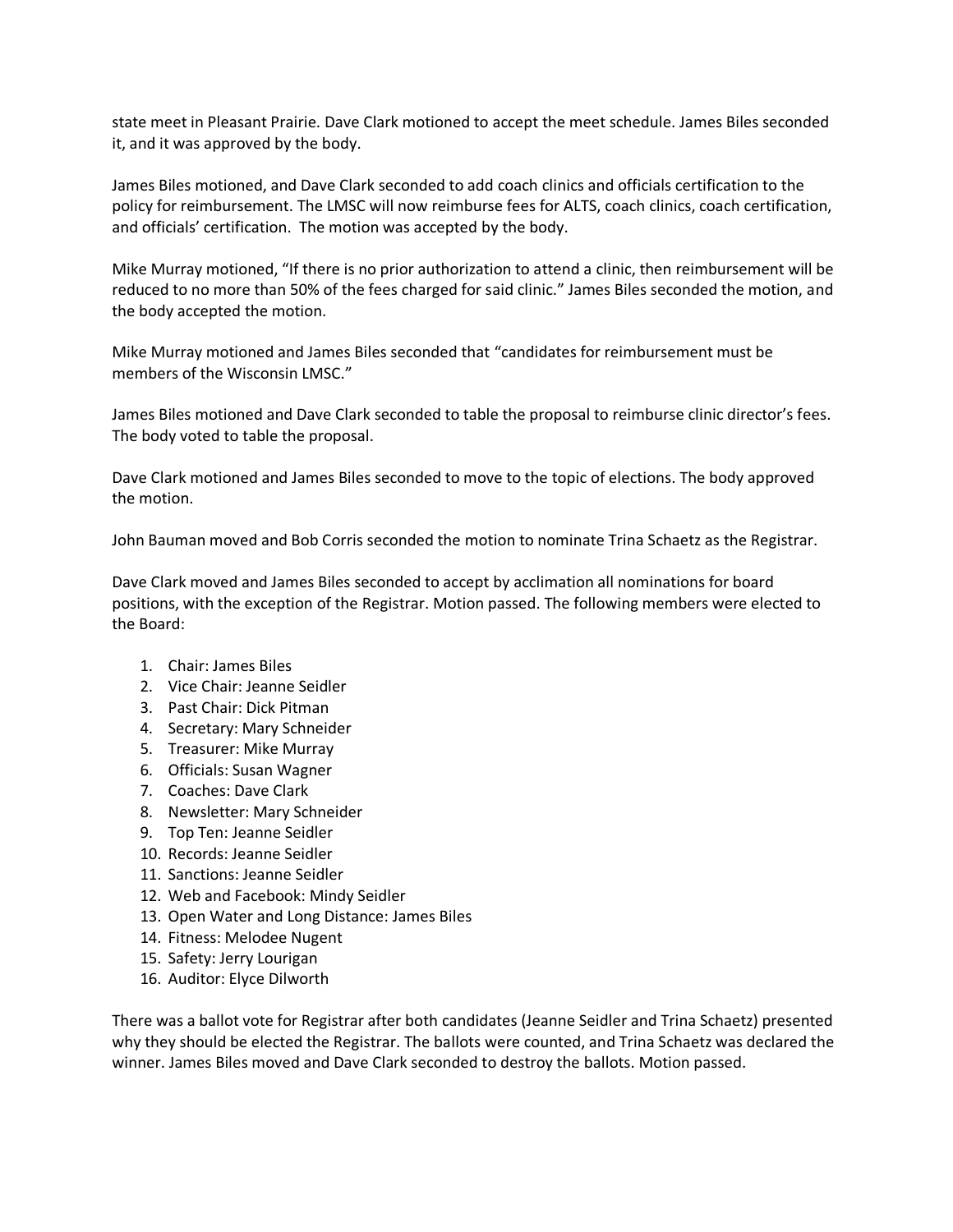Bob Corris presented a proposal to create an ad hoc committee chair position for USMS national meets. Reimbursement could be consistent with USMS rule 102.3d. James Biles stated the intent of that rule was for a committee to get bids for championship meets and to act as a liaison with meet hosts. Bob stated there is more involvement by a coach for WMAC than just coaching and organizing relays. There was some discussion as to why we need to reimburse a coach position for nationals.

James Biles suggested a committee be formed to change the by-laws to create a national meet coordinator as a board position. Dave Clark stated this could be a similar position to Water Warriors. Trina Schaetz reiterated this was not intended to have one club take over the team going to nationals. James moved, and Dave Clark seconded "to amend the by-laws to create a permanent board position of a national team coordinator." The body accepted the proposal. Bob Corris amended the proposal to state, "to represent the interests of WMSC and its members with respect to and attendance at USMS national championship pool events." Dave Parkins stated the foundation of Masters swimming in Wisconsin is to have a group at nationals. There was further discussion, and rule 507.1.1 was brought up. Jeanne stated this rule doesn't apply to the proposal presented. James motioned to call the question, and Dave seconded it. The body approved the amendment. Jeanne stated she would like to see precise duties associated with the proposed position. James moved to table the motion until precise definition and responsibilities and legal process is followed according to the by-laws, until the continuation of the annual meeting in December. Bob amended and Dave seconded an amendment stating, "the description shall be consistent with other standing committees as in WMSC by-laws 103.4g. The motion was accepted. James, Bob, and Dave will be members of the committee to bring the proposal to the December annual meeting continuation meeting.

Dave Clark moved to develop a club development committee, and James Biles seconded the motion. The motion was accepted, but the definitions will be tabled until the December meeting.

Motions about USMS Sanction Fees (renamed from surcharge) Dave Clark motioned, and James Biles seconded to:

- a) USMS-Sanctioned pool meets are still \$50/meet. Motion to collect \$1/swimmer registered at each pool meet up to \$100 total.
- b) Open Water Sanction Fee changed to \$100 for the event and \$5 per swimmer up to a maximum of \$1000 for the event. Motion to collect entire fee from any OW swims sanctioned by the LMSC, even if USMS adjusts the fee again later in the year. The motion was accepted.

Dave Clark moved, James Biles seconded that "The LMSC will pay \$50 of the sanctioning fee for the Senior Olympics meet, a recognized meet, and Senior Olympics will pay \$50." The motion was accepted.

An email will be sent to local meet hosts, information them they are able to set their own meet fees. It was suggested they raise the fees from \$4 to \$5 per event.

There was a reminder that anyone not signing up with a Work Out Group will be assigned to WMAC. However, if the swimmer wishes to change clubs, there is a 60 day waiting period after the date of the last competition.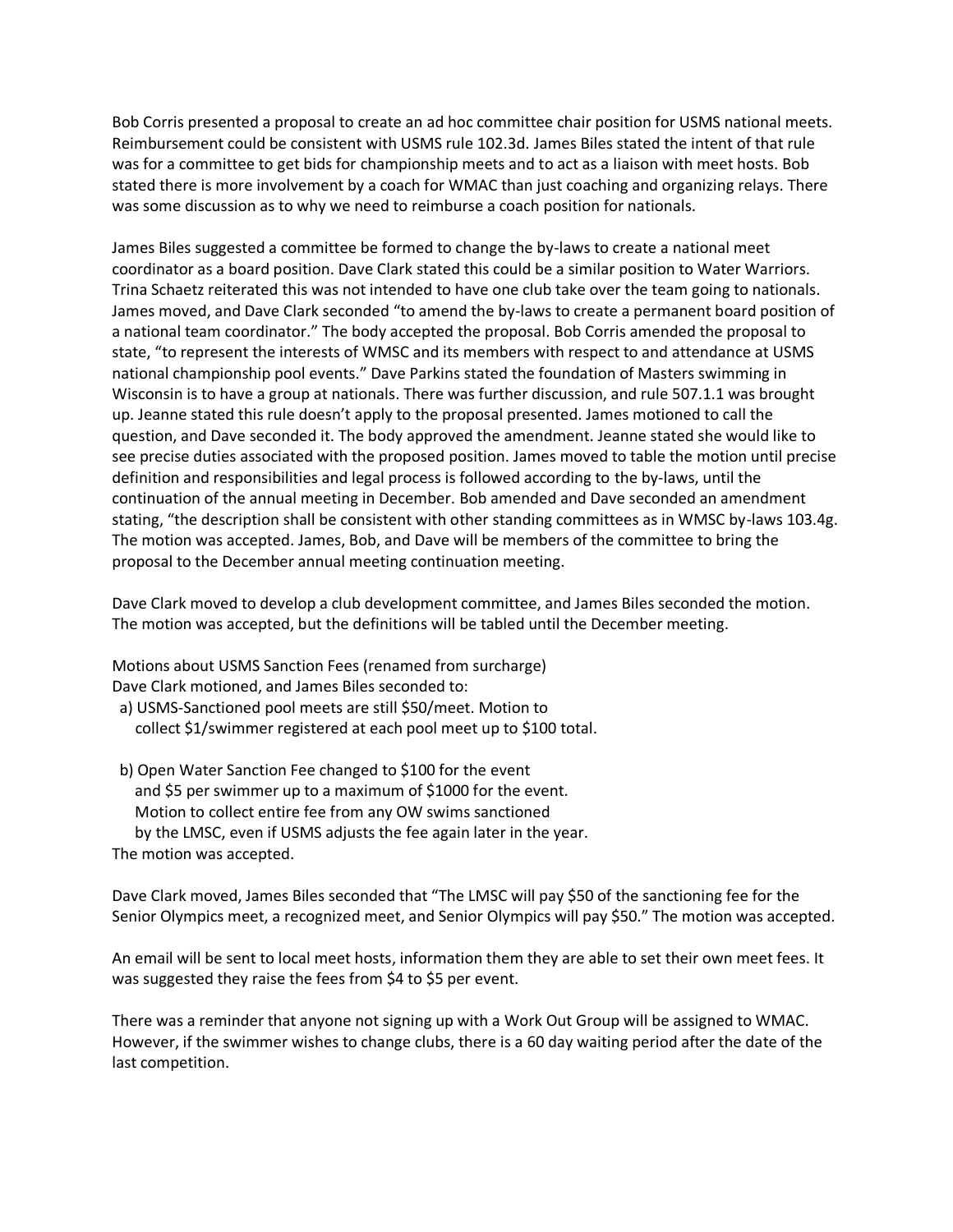At the December meeting, James will propose a once a year newsletter to be printed and mailed to all members. It will include the list of officers and the meet schedule.

The rest of the meeting agenda was tabled to the December meeting.

Dave moved, and James seconded the motion to adjourn the meeting. The motion was accepted.

Respectfully submitted, Mary Schneider, Secretary

**Minutes of the Continuation of the Annual Meeting of Wisconsin Masters Swim Committee, January 15, 2017**

**Board Memebers Present:** Jeanne Seidler, James Biles, Mike Murray, Dave Clark, John Bauman, Trina Schaetz, Jerry Lourigan, Elyse Dilworth, Mary Schneider

**Swim Memebers Present:** Julie Van Cleave, Andrew Babcock, Fred Russell, Rick Pease, Bob Corris, John Sinitz

### **Chair**

Jeanne Seidler began the meeting by recognizing the 2 Wisconsin swimmers who recently passed away, Joanne Moder, and Robert Kane.

Jeanne also stated James Biles will be attending an LMSC workshop Mar 10-12 in Houston, TX, which is designed as quick learning seminar about the requirements and responsibilities of each LMSC. This is designed primarily for new LMSC Chairs.

Jeanne also stated that any corrections to the minutes should be sent to the LMSC Secretary, Mary Schneider.

Jeanne also recognized James Biles as Swimmer magazine's Volunteer Profile in the January-February, 2017 issue.

### **Treasurer**

The financial statements as prepared by the Treasurer were handed out to all members. They included a year to year comparison of 2015 to 2016 of both the income and the asset statements. Mike further stated there is a financial committee for the LMSC composed of the Chair, Vice-Chair, Treasurer, and Auditor. He also stated the required financial statements will be filed with USMS.

### **LMSC Standards**

Jeanne stated there is a need to review the LMSC Standards, to be sure the Wisconsin LMSC is complying with all Mandatory Standards, so as to not jeopardize the non-profit status of the LMSC. She further stated that the LMSC must abide by all Mandatory Standards, but the interpretation of the Target Standards is not as strict with compliance. Jeanne then went through both the Mandatory and the Target Standards. If an LMSC is non-compliant, there is a written remediation plan with USMS, along with a time-line for meeting the Standard.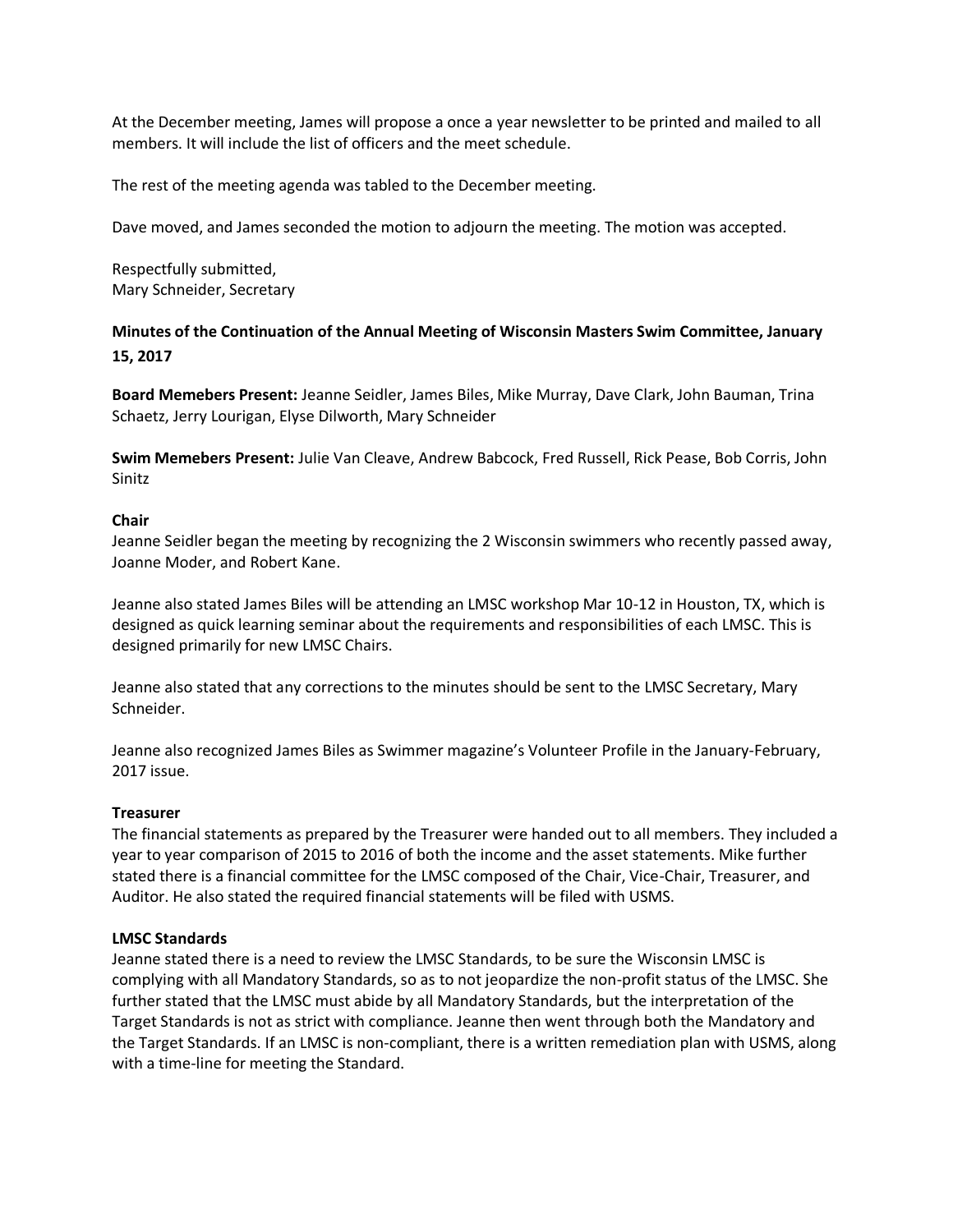In discussing the Standards, James Biles had a question about whether Water Warriors needed a liability waiver in order to hold the event. Jeanne did not think so, because each swimmer swims on their own, in pools of the member's choosing.

The Wisconsin LMSC will send the Chair and Vice-Chair as voting delegates to the USMS convention in September, 2017.

It was further stated anyone running a sanctioned event, whether it is a pool event, or an open water event, must keep all documentation for 2 years.

In discussing some of the differences between the responsibilities of the LMSC and the state club, WMAC, it was emphasized that the funds between the 2 entities must be completely separate. In relation to the question of paying for a national coach for USMS National Meets, Jeanne stated that it cannot be done with LMSC funds, and that this was specifically called out in documentation from USMS. This was confirmed by Jeanne Ensign, the Finance Chair for USMS.

There was a desire to have a more detailed description of the Coach Chair and the role within the Wisconsin LMSC. A detailed description will be sent to USMS by Dave Clark.

# **By-Laws**

Jeanne distributed a handout with the By-Laws for WMSC. Mike Murray moved, and Dave Clark seconded to take the revised By-Laws to a committee. There was a general discussion, and a question asked by Julie Van Cleave as to how the general membership will be made aware of the By-Law changes. Jeanne stated they will have to be voted on at the Wisconsin LMSC general meeting. She also stated that the membership needs to understand what the By-Laws mean, since they contain verbiage used by USMS. Jeanne further stated she would like to have 4-5 people on the By-Laws committee, and that any changes would be posted on-line on the WMSC website. It was then decided the Executive Committee would focus on the By-Laws. The committee is comprised of the Chair, Vice-Chair, Treasurer, Sanction Chair, Past Chair, Registration Chair, and Secretary. Mike Murray amended his original motion, and Dave Clark amended his second, to refer the By-Laws to the executive committee to investigate whether or not changes need to be made. A voice vote passed the motion.

Bob Corris asked a question as to the meaning of "national club". Jeanne stated it is the definition used by USMS for "national club", which is different from a workout group.

# **LMSC Registration Policy**

The Registration policies in the Administrative Handbook, page 6, section 4.5 needed to be discussed. It has been the policy of the Wisconsin LMSC to automatically enroll members in the WMAC club, which is the state club. It was suggested during the discussion, that members should be informed that they have the option of joining WMAC. Some members may want to compete as Unattached for various reasons, including representing another club at some point in the year. John Bauman stated that the default at registration is Unattached, but Wisconsin had been changing everyone's membership to WMAC. Jeanne stated doing so could be a vulnerability, since there is a fee for a swimmer to become unattached in mid-year. Mike Murray asked why this was being brought up now, instead of by the By-Laws committee. Jeanne stated it was a prelude to another topic being brought up, so this needed to be settled at this time.